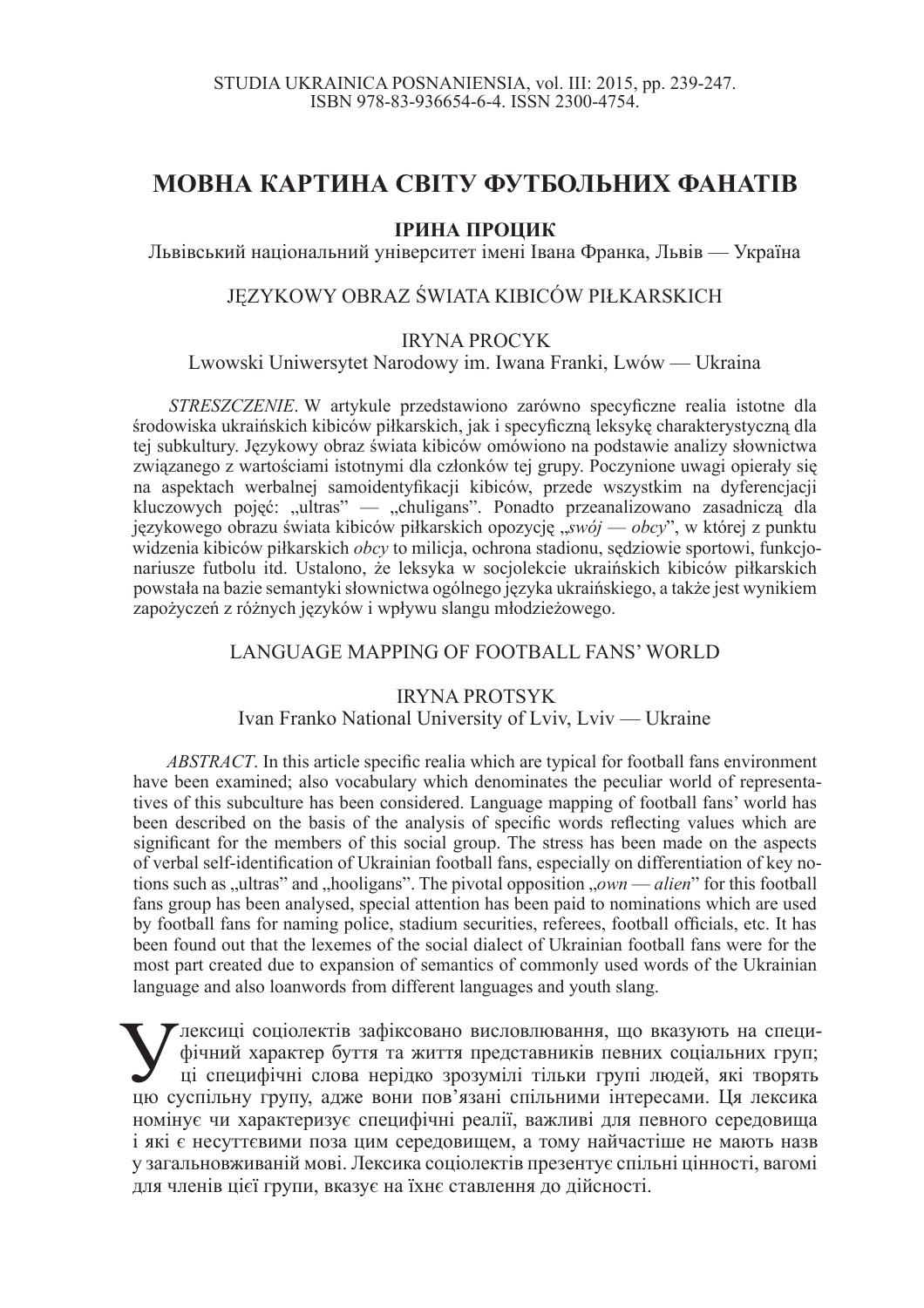Завдання статті — з'ясувати, як за допомогою слів футбольні фанати пізнають, освоюють й омовлюють навколишній світ. Аналіз специфічних лексем із фанатського соціолекту дасть можливість зрозуміти, яким є своєрідний світ фанатів футболу, відображений у лексиці цього соціолекту.

Лексичні засоби є сутністю соцілекту, основним елементом, який відрізняє мовлення окремої групи людей, пов'язаних певними соціальними узами, від мовлення загалу. "Лексика соціолектів виконує функції інтеграції певного середовища та ідентифікації його членів"<sup>1</sup>. Якщо хтось розуміє ці слова та висловлюванняй уживає їх, то належить до цього ґрона. Уживання відповідної лексики є також засобом виокремлення себе від інших суспільних груп.

Мовна картина світу футбольних фанатів засвідчує, що найбільш розвиненою в цьому соціолекті є лексика, яка стосується реалій, що в бутті цієї суспільної групи відіграють найважливішу роль — спільне вболівання за певну футбольну команду.

В Україні, як і в більшості слов'янських країн Європи, футбольне фанатство розквітло лише на початку 90-х років XX століття, хоча перші спроби об'єднання навколо вболівання за улюблений клуб почалися ще в 70–80-х рр.

Екскурс в історію футбольного фанатизму засвідчує, що батьківщиною футбольного фанатського руху, як і самого футболу, була Великобританія<sup>2</sup>. Родоначальниками ж фанатського руху прийнято вважати уболівальників лондонського "Міллуолла". Саме вони наприкінці 50-х рр. влаштували організовану підтримку своєї команди під час футбольного матчу. Знадобилося зовсім небагато часу, щоб майже в кожного клубу на Туманному Альбіоні з'явилися свої фанатські угруповання. У 50-х рр. виникли групи підтримки футбольних команд у Південній Америці (насамперед у Бразилії). У 60-х рр. футбольний фанатизм набув масовості в Італії, а в 70-х рр. активна підтримка на трибунах під час матчів почала поширюватись по всіх європейських стадіонах. Однак фанатський рух кожної країни мав свої особливості.

За понад п'ятдесятирічну історію розвитку футбольного фанатизму сформувалися два провідні стилі вболівання: *ultras – ультрас* і *hooligans – хулігани*, за якими стоять цілком різні поняття. Ультрас — це футбольний рух; організовані групи підтримки футбольних команд, які привертають до себе увагу на стадіонах — своїм зовнішнім виглядом, розвішуванням прапорів i транспарантiв, спiвом та оплесками, використанням пiротехнiки. Ультрас не фанати певної футбольної команди, які злійснюють її мирну підтримку на всіх матчах, включаючи виїзні: вони люблять побешкетувати на сталіоні, проте роблять це відкрито. Рух ультрас ще називають *італійським стилем уболівання*.  $X$ *vлігани* — це організовані групи радикально налаштованих фанатів, їхній відмінний спосіб вираження своєї відданості улюбленій команді полягає в застосуванні агресії та вчинення насильства стосовно фанатів інших футбольних клубів. Хулігани, на відміну від ультрас, на трибунах намагаються не візуалізуватися, прагнуть не дуже виділятись із натовпу й діють на своєму хуліганському рівні, влаштовуючи бійки з фанатами суперників та сутички з поліцією. Футбольний хуліганізм притаманний англійському стилю вболівання.

Усі футбольні рухи більшості країн Європи мають свій домінантний характер уболівання — або ультрас (Італія, Іспанія, Голландія), або хулігани (Великобританія, Греція, Росія, Сербія, Туреччина). Але є країни, в яких ра-

<sup>1</sup> A. Markowski, *Wykáady z leksykologii*, Warszawa 2012, s. 151.

<sup>&</sup>lt;sup>2</sup> Електронний ресурс: http://www.ultras.com.ua (26.03.2013).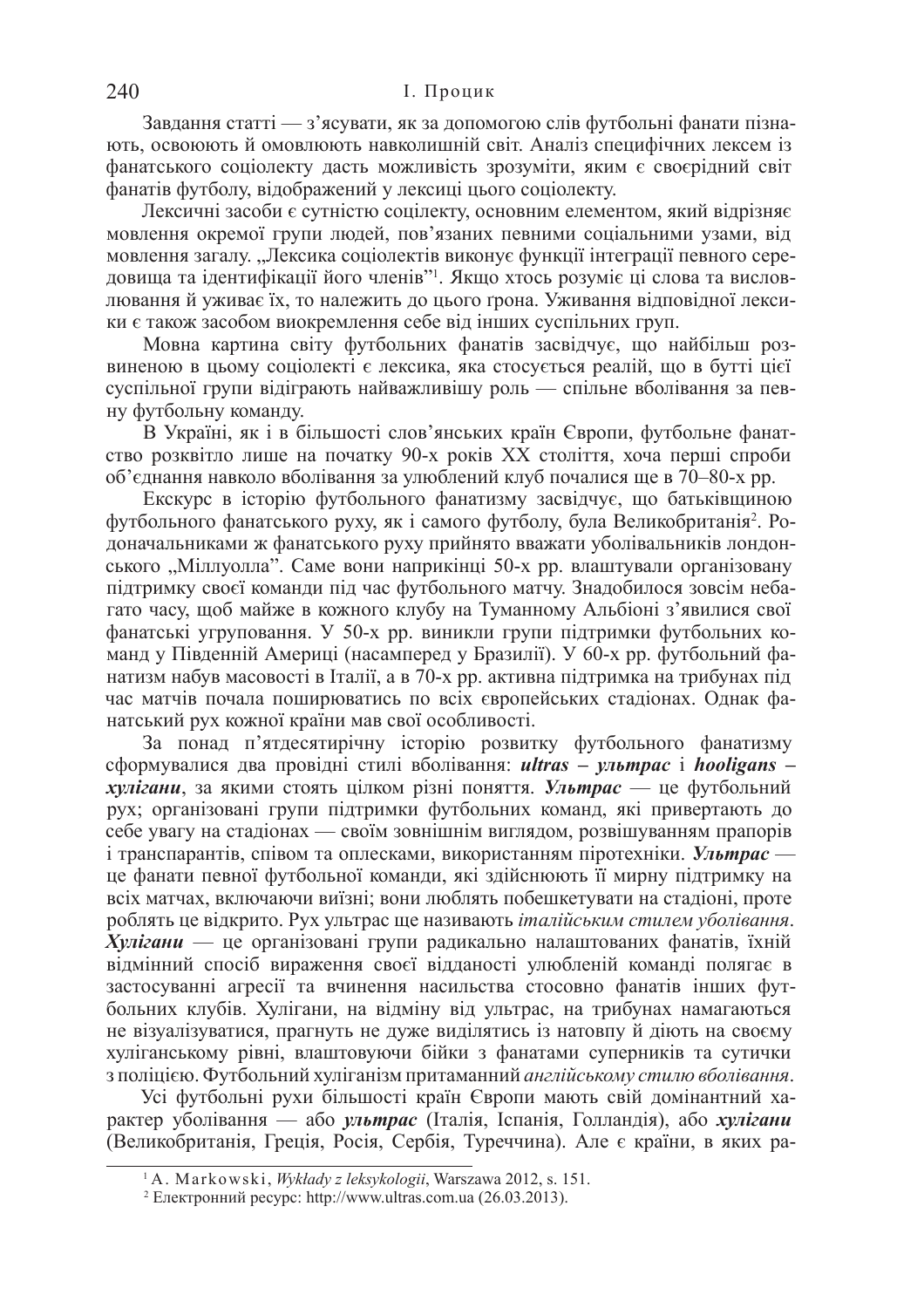зом співіснують обидва різновиди футбольного фанатизму (Німеччина, Польща, Хорватія), але нерідко ультрас та хулігани одного й того ж клубу майже не контактують. Водночас деякі фахівці говорять про сучасну тенденцію футбольного фанатизму — змішування стилю ультрас і хуліганів, що отримало назву *"хультрас*"<sup>3</sup>. В Україні склалася ще інша ситуація: здебільшого організовані групи підтримки українських футбольних команд декларують *італійський стиль уболівання* і називають себе ультрас, проте в багатьох українських клубів  $\epsilon$ й свої угруповання *хуліганів*, деякі ж клуби мають серед своїх прихильників або тільки *хуліганів*, або ж тільки ультрас. Загалом, на українській футбольній  $\theta$ анатській сцені домінує рух *ультрас*.

Спільноту футбольних уболівальників творять люди, для яких підтримка певної команди є виявом групової ідентичності. У спільноті футбольних фанатів можна помітити певні елементи структури та ієрархії суспільних ролей.  $\Pi$ ідтримку організовують ультрас (ультрас (ultras (від латинського ultra який знаходиться поза межами; найбільший, крайній або гранично, дуже, надзвичайно<sup>4</sup>), *ультраси* (множ.) — футбольні фанати, організовані в групи для активної підтримки улюблених футбольних команд за допомогою візуальних (шалики, прапори, банери), акустичних (спів, оплески, барабанний бій) та піротехнічних (дими, фаєри, стробоскопи) засобів), які займають місця у "своїй" частині стадіону, тобто в *секторі*. Вони, як правило, одягнуті в барви клубу, часом із розмальованими обличчями. Саме *ультраси* шиють і розвішують банери (саморобні транспаранти — полотнища величезного розміру з емблемою клубу, фанатського угруповання чи написом, які уболівальники розміщують під час матчу на трибунах чи розвішують на огорожах внизу секторів), провадять словесну сутичку з прихильниками протилежної команди, співають і плескають, скандують заряди, вимахують шаликами *і прапорами*, запалюють *піротехнічні засоби*, кидають касові стрічки, серпантин. Ультрас найчастіше відповідають за придбання фаєрів (фаєр (fire) — вогонь, факел, димова граната, піротехнічний заряд), виготовлення найбільших *прапорів* і банерів та організацію *виїздів* (поїздок фанатів в інше місто, країну на виїзний матч своєї команди). Фанатські групи *ультрас* має більшість українських футболь-HHX ΚΠΥΘΙΒ: *Banderstadt Ultras, Ultras 1312, Green Lions, Lviv Ultras* — ΠΔΒΙΒΣΕΛΚΙ "Карпати"; *Metallurg Ultras* — донецький "Металург"; *Black-White Ultras* — луrанська "Зоря"; *FCDK Ultras, Ultras Dynamo, Support Dynamo Kyiv, Ultras Group FCDK, White-Blue, Kyiv City Supporters* — київське "Динамо"; *Za Boys Ultras, FCSD Supporters* — донецький "Шахтар"; *Dnipro Ultras, DSG (Dnepr Support*) *Group*) — дніпропетровський "Дніпро"; *Ultras Volyn* — луцька "Волинь"; *Ultras Kharkiv, United Kharkiv, Kharkiv City Patriots* — харківський "Металіст"; *Ultras Odessa, Ultras Marines* — одеського "Чорноморця"; *Vorskla Ultras, White-Green* Suporters — полтавська "Ворскла"; *Ultras Sich* — запорізького "Металурга<sup>3</sup>; *Obolon Ultras* — київської "Оболоні"; *Ultras Arsenal* — київського "Арсенала»; *FCKK Ultras, Roter Blitz Ultras* — криворізького "Кривбаса»; *Old Fans Kremin* — кременчуцького "Кременя"; *TSFC Ultras* — сімферопольської "Таврії", Leopolitans Ultras — футбольного клубу "Львів"<sup>5</sup>.

Стиль уболівання цих груп відображено в їхніх назвах, де обов'язковим компонентом є слово ультрас, записане латинкою. Проте є групи ультрас, які не

 $3$  Eлектронний ресурс: http://www.spiegel.de/sport/fussball/0,1518,488211,00.html (12.03.2013).

<sup>&</sup>lt;sup>4</sup> Великий тлумачний словник сучасної української мови, уклад. і голов. ред. В. Т. Бусел, Київ-Ірпінь 2001, с. 1293.

 $5$  Електронний ресурс: http://www.ultras.com.ua (17.05.2013).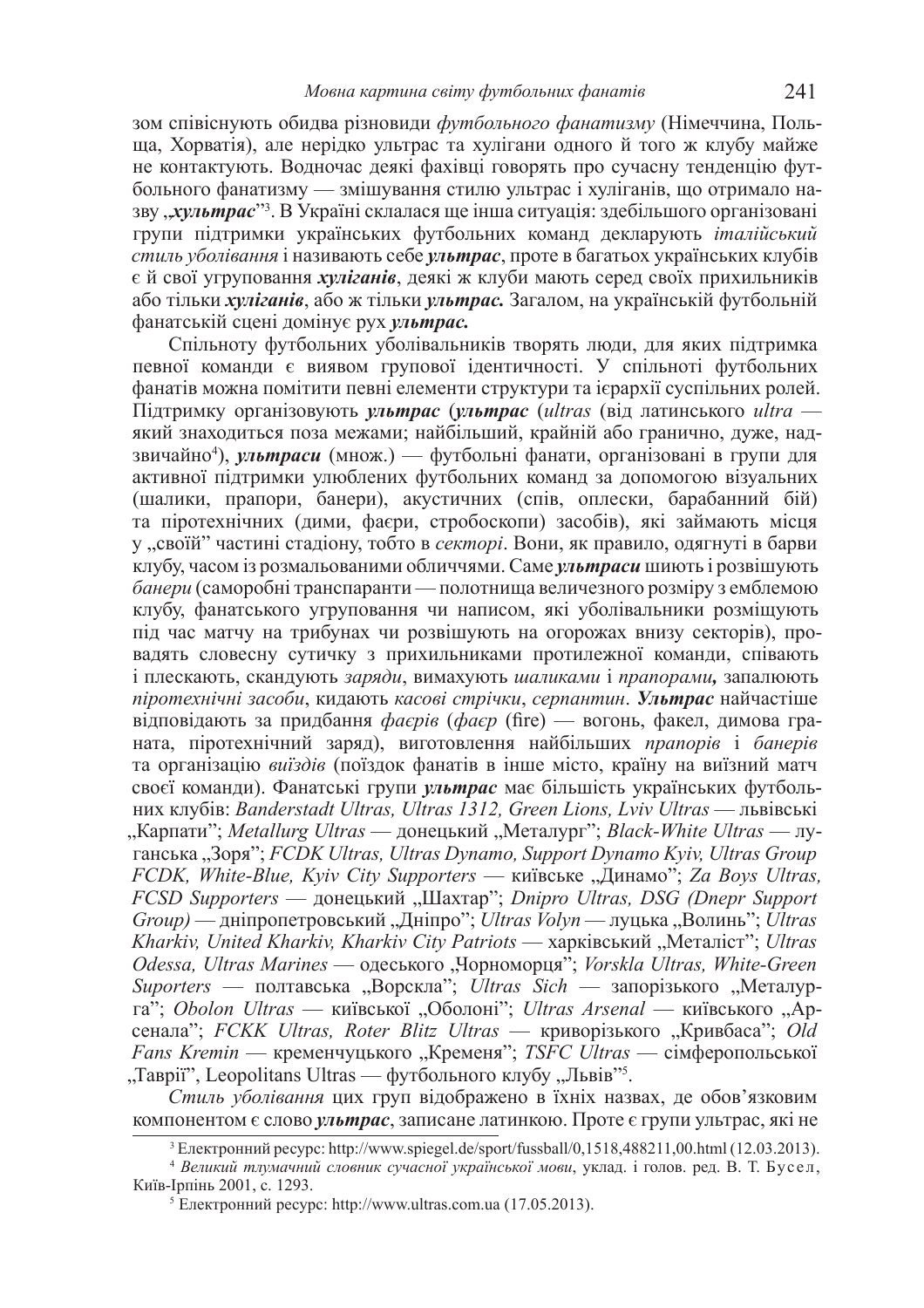підтримують цю тенденцію номінування й у своїх назвах використовують кирилицю, напр.: "Завжди вірні", "Бандерштадт" — ультрас львівських "Карпат", "Дніпро Великий" — фанати дніпропетровського "Дніпра", "Харків 1925" уити харківського "Металіста", "Запорізька Січ<sup>і»</sup>, "Запоріжці<sup>"</sup> — ультрас запорізького "Металурга", "Оболонь 1992" — фанати київської "Оболоні". Про себе на одній з інтернет-сторінок футбольні фанати пишуть так: "Ультрас — це найбільш фанатичні уболівальники певного клубу, які готові до найбільшої посвяти. Для них має значення практично все, що пов'язане з їхньою улюбленою командою, починаючи від спортивного боку і закінчуючи фанатським" б. Більшість *ультрас* не беруть участі в бійках. Якщо їм і доводиться битися, то лише тоді, коли на них нападають, чи у виняткових ситуаціях. Вони задіяні насамперед у підтримці власної команди, *виїздах*, поліпшенні презентації клубу на власному стадіоні тощо. У середовищі ультрас є фанати, які малюють банери й розписують символікою клубу стіни чи паркани в містах, використовуючи для оформлення стиль *графіті*; їх називають **графітчиками** (від італійського graffito — техніка декоративного оздоблення стін будівель<sup>7</sup>). Ул**ьтрасів**, які відповідають за придбання піротехнічних засобів й організацію піротехнічного иоу під час матчу, звуть *піротехніками*.

Oкрему групу становлять *хулітанс*, *хулз* (*xynitanc* (*hooligans*), *хулз* (*hools*) (від англійського *hooligan* — хуліган<sup>8</sup>) — хулігани, фанати, для яких підтримка футболістів під час матчу є справою другорядною; бачать своє покликання насамперед в бійках із фанатами інших клубів) — люди, які нерідко після футбольного матчу організовують розбірки з уболівальниками команд-суперниць та бійки з міліцією. Пріоритетною справою для них є перемога над іншими уболівальниками в ім'я свого клубу. Менший ентузіазм у них викликає участь в організації підтримки своєї команди. Зазвичай *хулітанс* на стадіонах не візуалізуються, проте інколи в *банерній лінії* на огорожах можна побачити i їхні банери-*ідентифікатори*, напр., банери хуліганських фірм фанатів vкраїнських футбольних команд: *Darnitsa Hools* — київського "Линамо"; Volyn Dogs' Firm — луцької "Волині"; *F.C.V.P. hooligans*, *White-Green Brothers*– полтавської "Ворскли"; Lviv City Firm — львівських "Карпат<sup>79</sup>. Для хуліґанс матч починається не тоді, коли суддя дасть свисток про початок, а тоді, коли в полі їхнього зору з'являються ворожі фанати. Підтримка футболістів під час матчу є для них справою другорядною. Проте вони не позбавлені честі: б'ються тільки з рівними собі, не зачіпають перехожих, не воюють з підлітками, бо така бійка не приносить їм престижу. Тому шукають достойних суперників, насамперед уболівальників, убраних у барви супротивника, та під час конфронтації з ними доводять свою вищість, доказом чого є таке висловлювання футбольного фаната: "Справжні хулігани не нищать потягів, автобусів, тролейбусів, трамваїв, метро чи інших об'єктів тільки задля власної приємності. Вони вміють поводитись гідно стосовно своїх супротивників (наприклад, не чіпати тих, хто вже опинився поза бійкою, не атакувати, коли зустрінуть уболівальника-одинака з протилежної групи). Удосконалюють свої вміння постійними тренуваннями, вправляючись у різних бойових мистецтвах. Важливою рисою хуліганів є також їхня активна участь у проведенні атаки (велика їх кількість показує, що

 $6$  Електронний ресурс: http://www.fanat.ua (19.03.2013).

<sup>&</sup>lt;sup>7</sup> Словник іншомовних слів, за ред. О. С. Мельничука, Київ 1985, с. 222.

<sup>&</sup>lt;sup>8</sup> Новий англо-український словник, склав М. І. Балла, Київ 2004, с. 254.

<sup>&</sup>lt;sup>9</sup> Електронний ресурс: http://www.ultras.com.ua (04.05.2013).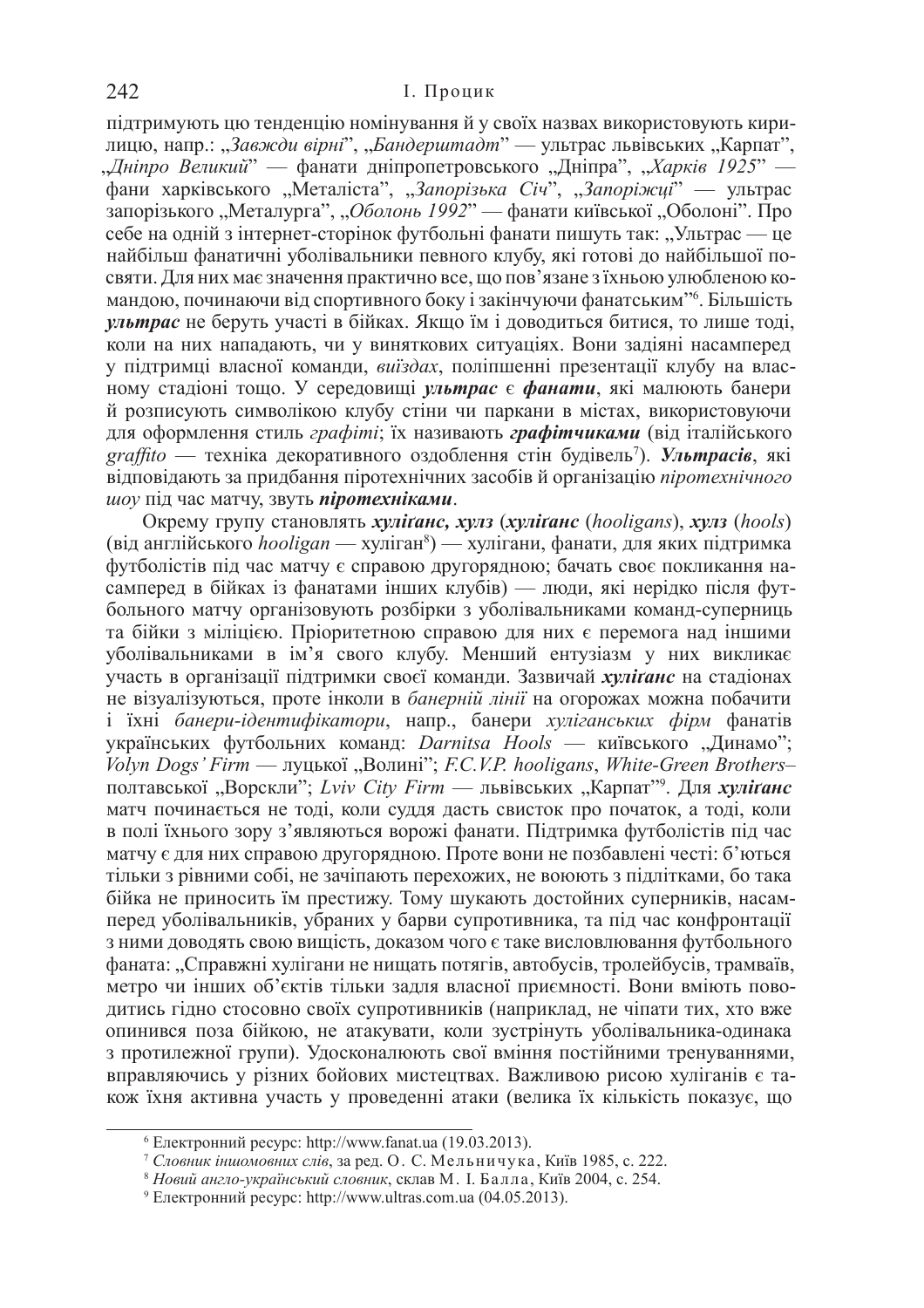ця група є добре організованою)''<sup>10</sup>. Варто звернути увагу, що *hooligans, official hooligans* — лексема, яка в мовленні українських футбольних фанатів уживається здебільшого в англійському звуковому, а нерідко й графічному, оформленні, має у фанатському соціолекті, на відміну від загальновживаної мови, позитивну конотацію. Таке, цілком протилежне, забарвлення слова *хуліган* у загальновживаній мові й уболівальницькому соціолекті пов'язане з тим, що українські футбольні фанати запозичили цю назву від британських футбольних хулі**taнс**, які свої радикальні фанатські угруповання називають так на честь першого організатора груп футбольних фанатів — ірландця Едварда Хулігана (Edvard Hooligan), якому належить ідея започаткування фанатського руху у Великобританії ще у 80-х рр. XIX століття<sup>11</sup>.

З'ясування стосунків між *хуліґанс* двох команд називають *третім таймом*, бо це найчастіше відбувається після матчів. Перечитування інтернет-сторінок та друкованих фанатських газет — *фанзинів*, які видають уболівальники різних клубів, переконує, що подекуди важливішим від підтримки власної команди під час матчу є боротьба з фанатами супротивника. Нерідко в повідомленнях фанів нема ні слова про гру команди, за яку вболівають, бо найсуттєвішими подіями є сутички й бійки з представниками супротивника. Серед *хулз* є група *гардкорів (гардкори (хардкори) (hardcore — від hard — букв. твердий, міцний,* сильний, тяжкий<sup>12</sup> та *core* — серцевина, середина, осердя, ядро<sup>13</sup>) — фанати, які безпосередньо беруть участь у бійках — *махачах*). Поза футбольним полем боротьба між *хуліганс* різних команд перероджується в справжню війну. Однак війни ведуть із фанатами далеко не всіх клубів, а тільки з тими, з ким склалися погані стосунки. Так напр., друзями фанатів київського "Динамо" вважаються дніпропетровський "Дніпро" й львівські "Карпати", а ворогами — одеський дорноморець", донецький "Шахтар", харківський "Металіст", запорізький "Металург". Деякі вболівальницькі війни є такими затятими, що тривають по кілька десятиліть. Для успішного протистояння фанати деяких клубів навіть утворюють "коаліції", зокрема найвідомішою є "*тріада" (тріада* — єдність, утворювана трьома окремими особами, предметами, поняттями або частинами, елемента- $MM<sup>14</sup>$  — коаліція фанів трьох клубів — "Динамо", "Дніпра" та "Карпат", що разом воюють проти спільних давніх супротивників — "Чорноморця" й "Шахтаря".

Фанатів, які вчащають на виїзні матчі своєї команди, називають виїздюками (від виїзд - дія за значенням виїздити, виїжджати - їхати, відправлятися звілки-небуль, за межі чогось, кулись<sup>15</sup>), а тих, хто не пропустив жолної виїзної гри, — *золотими виїздюками* (від золотий — дуже цінний, вартий поваги (про людину)<sup>16</sup>), адже вважається, що фанат, який побував на всіх матчах улюбленої команди в інших містах чи країнах, зарахував золотий сезон, а тому набуває особливої поваги серед колег. Нерідко футбольні фанати влаштовують "виїзди *у стилі 80-х*", тобто подорожують на матчі найдешевшим видом громадського транспорту — електричками (*собаками*). Тому прихильників таких поїздок на футбол називають *кінологами* (від кінологія — розділ зоології, що вивчає собак, їхні породи, догляд за собаками<sup>17</sup>). Натомість уболівальників, які не є фанатами,

<sup>&</sup>lt;sup>10</sup> Електронний ресурс: http://www.fanat.ua (10.04.2013).

<sup>&</sup>lt;sup>11</sup> Там само.

<sup>&</sup>lt;sup>12</sup> Новий англо-український..., с. 244.

<sup>&</sup>lt;sup>13</sup> Там само, с. 129.

<sup>&</sup>lt;sup>14</sup> Великий тлумачний словник..., с. 1269.

 $15$  Tam camo, c. 95.

<sup>&</sup>lt;sup>16</sup> Там само, с. 381.

<sup>&</sup>lt;sup>17</sup> Там само, с. 429.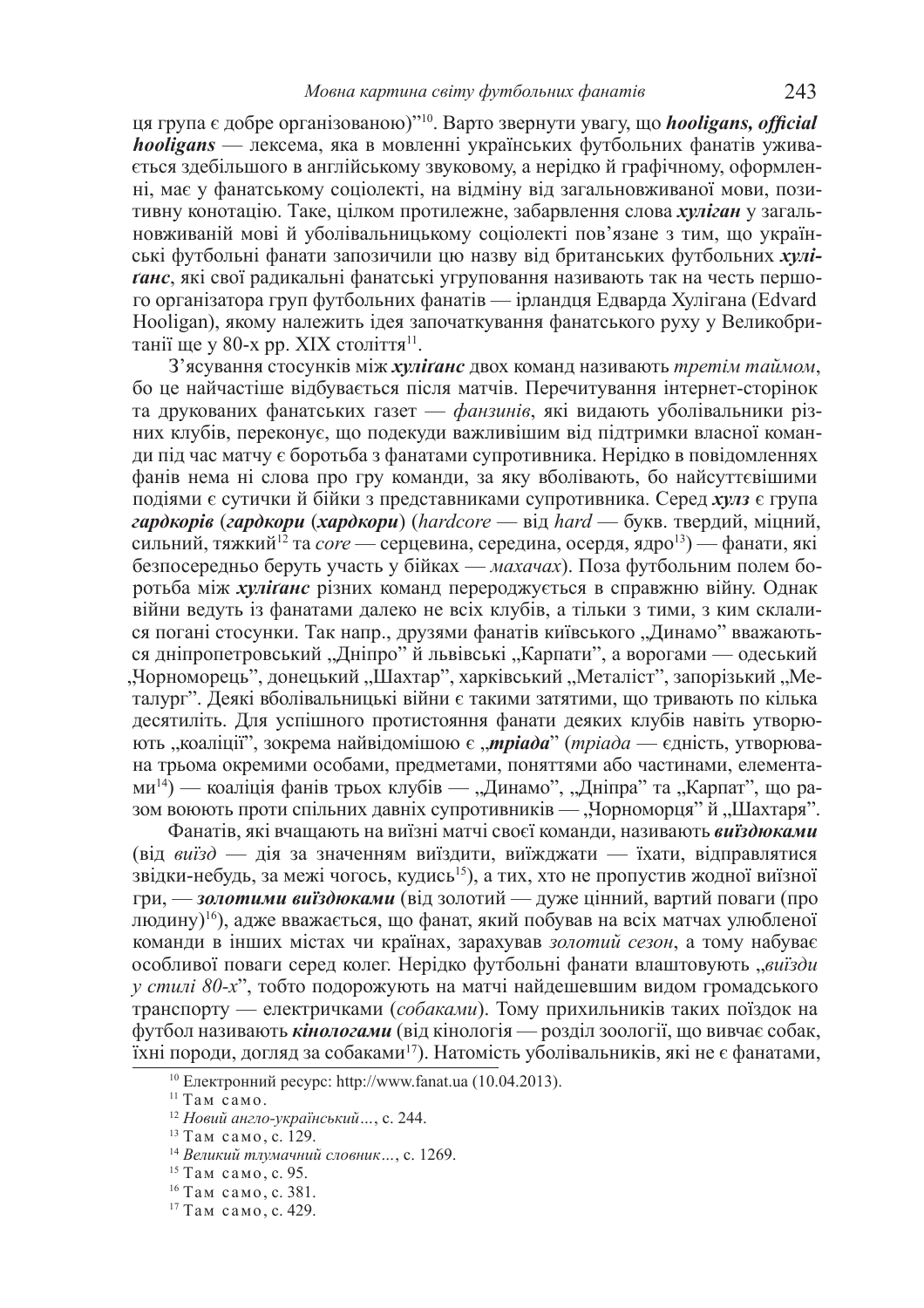але часом їдуть з ними на виїзні матчі, йменують *туристами* (*турист* — той, хто займається туризмом<sup>18</sup>); від туризм — подорожі, які здійснюються за певними маршрутами по своїй країні або за кордоном<sup>19</sup>). Дуже юних фанатів називають "карлюками" (від карлик — неприродно мала на зріст людина; ліліпут, коротун, куцак, куцан<sup>20</sup>), **недофанатами** (від недорослі (недорослий — який ще не виріс, перебуває в дитячому віці; малолітній<sup>21</sup>) фанати) або *школотою* (контамінація слів школа і голота).

Члени фанатської спільноти виокремлюють на стадіоні ще групу звичайних уболівальників, яких називають *кузьмичами, кузьмою, кузьмотою, ку***зею та KuZ** (від патроніма Кузьмич, Кузьмович, утвореного від антропоніма Кузьма<sup>22</sup>). Кузьма — це футбольні уболівальники, які, прийшовши на футбол, як правило, не беруть участі в активній підтримці своєї команди, зазвичай увесь час сидять під час матчу, приносять із собою на стадіон пиво, харчі, лузають смажене насіння, нерідко влаштовуючи на трибуні пікнік (для порівняння у польській мові таких уболівальників називають пікніковцями (piknikowcy)); вони ніколи не їздять на виїзні матчі. Таких уболівальників ще називають простими вболівальниками з кульками, пересічними вболівальниками чи семкопожирачами, семкоїдами, семками<sup>23</sup> (від російського семечкі, семки насіння (найчастіше соняшника або гарбуза)). "Становлять вони щоправда найбільшу частину українських стадіонів. Це уболівальники, які цікавляться тільки виключно спортивним аспектом матчу. Уболівальницькі справи не цікавлять їх цілком або цікавлять від випадку до випадку, напр., в аспекті одягання на себе барв клубу. Підтримують команду, коли виграє, а коли їй не щастить довший час здолати суперників, часто від неї відвертаються. Не готові до посвяти своїй команді<sup>224</sup>. Саме зі секторів *кузьмичів* **можуть лунати образливі вигуки**, адресовані футболістам власної команди, наприклад львівські вболівальники, незадоволені діями своїх гравців на полі, можуть вигукувати: "Вівці!". "Коли на власному полі "Карпати" грають невдало, без самовіддачі і вболівальників не влаштовує результат або гра команди, з трибун на адресу футболістів інколи лунають вигуки "Вівці! Вівці!". Таке унікальне прізвисько не вживають більше ніде в Україні. Воно відоме у Львові ще з кінця 1960-х років<sup>725</sup>. Таких вигукувань ніколи не дозволяють собі натомість фанатські сектори. Найбільшим виявом зневаги футбольних фанатів до своїх футболістів чи клубних функціонерів, € мовчазне спостерігання за матчем, коли фани сидять і не підтримують команду оплесками, співом тошо, або коли фанати обертаються спинами до футбольного поля. Проте до такого демонстрування свого незадоволення фанати вдаються вкрай рідко й, здебільшого, упродовж лише одного з таймів матчу. Про кузьмичів на львівському стадіоні прихильно відгукуються фанати з інших українських міст, кажучи, що "львівська кузьма — дресирована — підтримує переклички та заряди"26.

 $18$  Tam camo, c. 1277.

 $19$  Tam camo, c. 1276.

<sup>&</sup>lt;sup>20</sup> Там само, с. 418.

 $21$  Там само, с. 600.

<sup>&</sup>lt;sup>22</sup> Власні імена людей: словник-довідник, уклад. Л. Г. Скрипник, Н. П. Дзятківська, за ред. В. М. Русанівського, Київ 1996, с. 231.

<sup>&</sup>lt;sup>23</sup> Електронний ресурс: http://www.ultras.com.ua (16.01.2013).

<sup>&</sup>lt;sup>24</sup> Електронний ресурс: http://www.fanat.ua (21.02.2013).

<sup>&</sup>lt;sup>25</sup> Електронний ресурс: http://fckarpaty.com.ua (13.04.2013).

<sup>&</sup>lt;sup>26</sup> Електронний ресурс: http://www.ultras.com.ua (21.03.2013).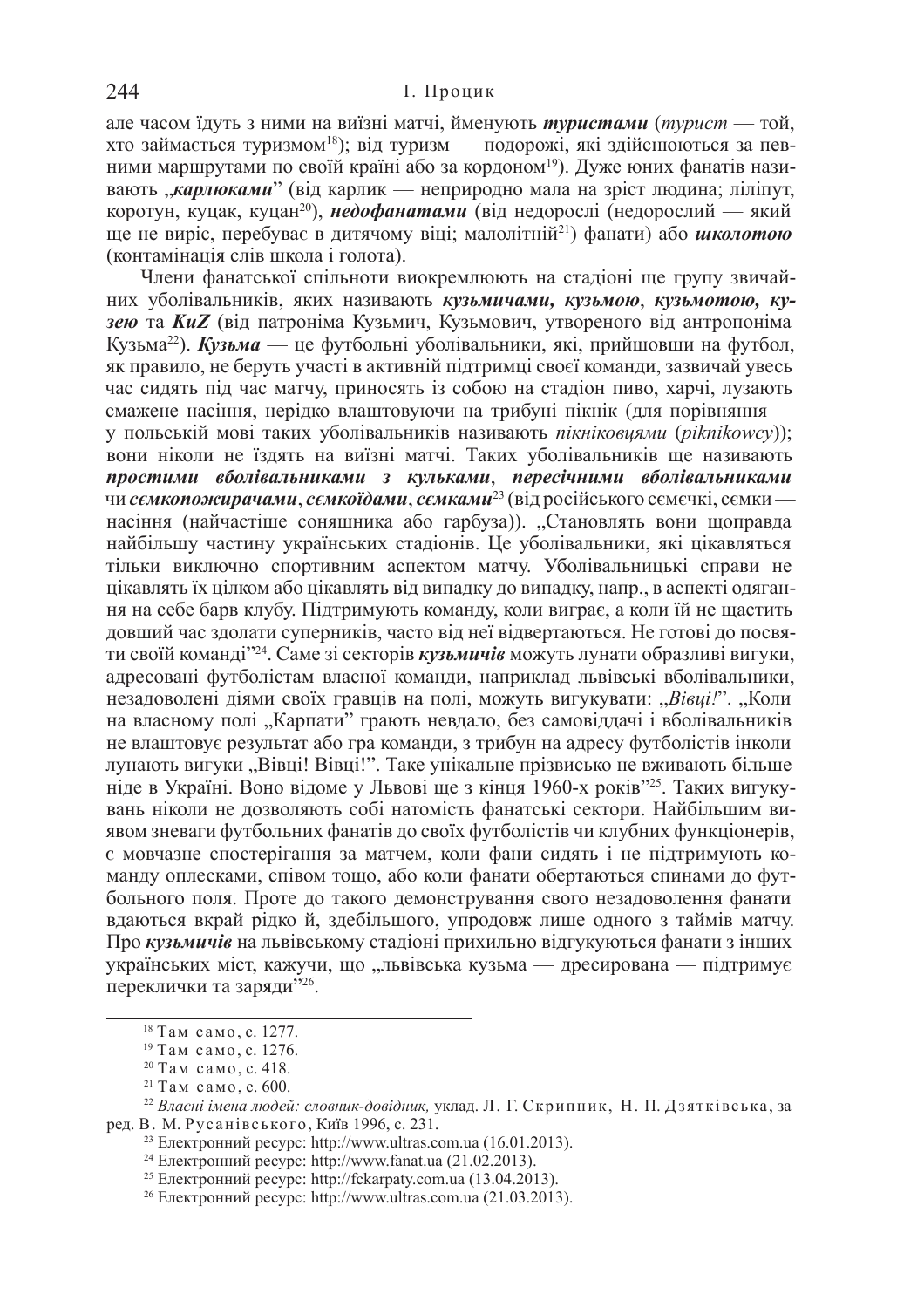Серед *кузьми* є чимало таких, які приходять на футбол у клубних шаликах. Таких уболівальників футбольні фанати називають скарферами (*ска(р)фер* (scarfer) від scarf — шарф<sup>27</sup> — звичайний уболівальник, який носить шарф зі символікою улюбленої команди й приходить на матч її підтримувати). Окрему групу в середовищі кузьмичів становлять уболівальники з дудками — ду- $\partial$ арики ( $\partial$ *vдарик* — зменшено-пестливе до дудар; дудар — той, хто грає на дудці, сопілці<sup>28</sup>) — ті, які підтримують свою команду за допомогою дудок; до них футбольні фанати ставляться зневажливо, нерідко вигукуючи: "Дудки геть з*і стадіону!*". Проте футбольні фанати цілком толерують мовчунів (мовчун той, хто звичайно мовчить, не любить багато говорити; той, хто не висловлює своїх думок<sup>29</sup>) чи **тихарів** (від тихий — який звичайно не проявляє різко чи бурхливо своїх почуттів; спокійний<sup>30</sup>) — уболівальників, які мовчки дивляться футбол. Раніше серед таких були насамперед солдати строкової служби, яких примусово приводили на стадіон і розсаджували внизу по периметру секторів.

Стрижневою для мовної картини світу футбольних уболівальників є опозиція "свій — чужий", яка є суттєвою категорією вираження інтелектуального й емоційного ставлення до оточуючого світу, адже часто лише присутність чужого дозволяє їм окреслити себе. "Чужий" — це той, хто мислить по-іншому ніж "ми", живе по-іншому, виглядає по-іншому, визнає інші цінності. Немає стереотипу "чужого" без стереотипу "свого". Простіше кажучи: "чужі", тобто , вони", є потрібні, щоб "ми", тобто "свої", були сильними, міцними, ліпшими. Таке переконання щодо власної спільноти стає підставою для формулювання неписаного кодексу поведінки. "Ми" — це вболівальники власної команди. "Чужі" — це вболівальники команди-суперниці, з "чужими" треба воювати. Як уважає польська дослідниця Ева Колодзєєк, "Характерною рисою субкультури стадіонів, яка відрізняє їх від інших сучасних групових культур, є імператив боротьби. Можна припустити, що ... найістотнішим, найсильнішим суспільним зв'язком, який єднає членів цієї групи є не стільки вболівання за власну команду, скільки війна з уболівальниками команд-супротивників. Так, ніби жагу боротьби, яка панує на футбольному полі між двома футбольними командами, перенесено на їхніх уболівальників"<sup>31</sup>.

"Чужими", тобто ворогами, для фанатів є насамперед команди-суперниці та їхні вболівальники. Саме вони є адресатами вигуків і скандувань, які лунають з трибун і, як правило, мають провокативний характер. На стадіоні триває гостра словесна боротьба, напр.: *Дохол народився* — *жид заплакав!*" (висловлювання фанатів київського "Динамо", які мають прізвисько *хохли (хохол* зневажлива назва українця<sup>32</sup>), спрямоване до фанів одеського "Чорноморця", яких прозивають *жидами* (*жиди* — 1) те саме, що євреї; 2) образлива назва  $E$ євреїв<sup>33</sup>)) або: "Зелено-білі барви — **колгоспник** їх не достойний!" (текстовик фанів львівських "Карпат", для яких зелено-білі барви є клубними, звернений до фанатів полтавської "Ворскли", що теж виступає в біло-зелених кольорах; фанати інших українських клубів зневажливо називають "Ворсклу" та її

<sup>&</sup>lt;sup>27</sup> Новий англо-український ..., с. 468.

<sup>&</sup>lt;sup>28</sup> Великий тлумачний словник..., с. 251.

<sup>&</sup>lt;sup>29</sup> Там само, с. 535.

<sup>&</sup>lt;sup>30</sup> Там само, с. 1248.

<sup>31</sup> E. Kołodziejek, Człowiek *i świat w języku subkultur*, Szczecin 2005, s. 110.

<sup>&</sup>lt;sup>32</sup> Великий тлумачний словник ..., с. 1351.

<sup>&</sup>lt;sup>33</sup> Там само, с. 275.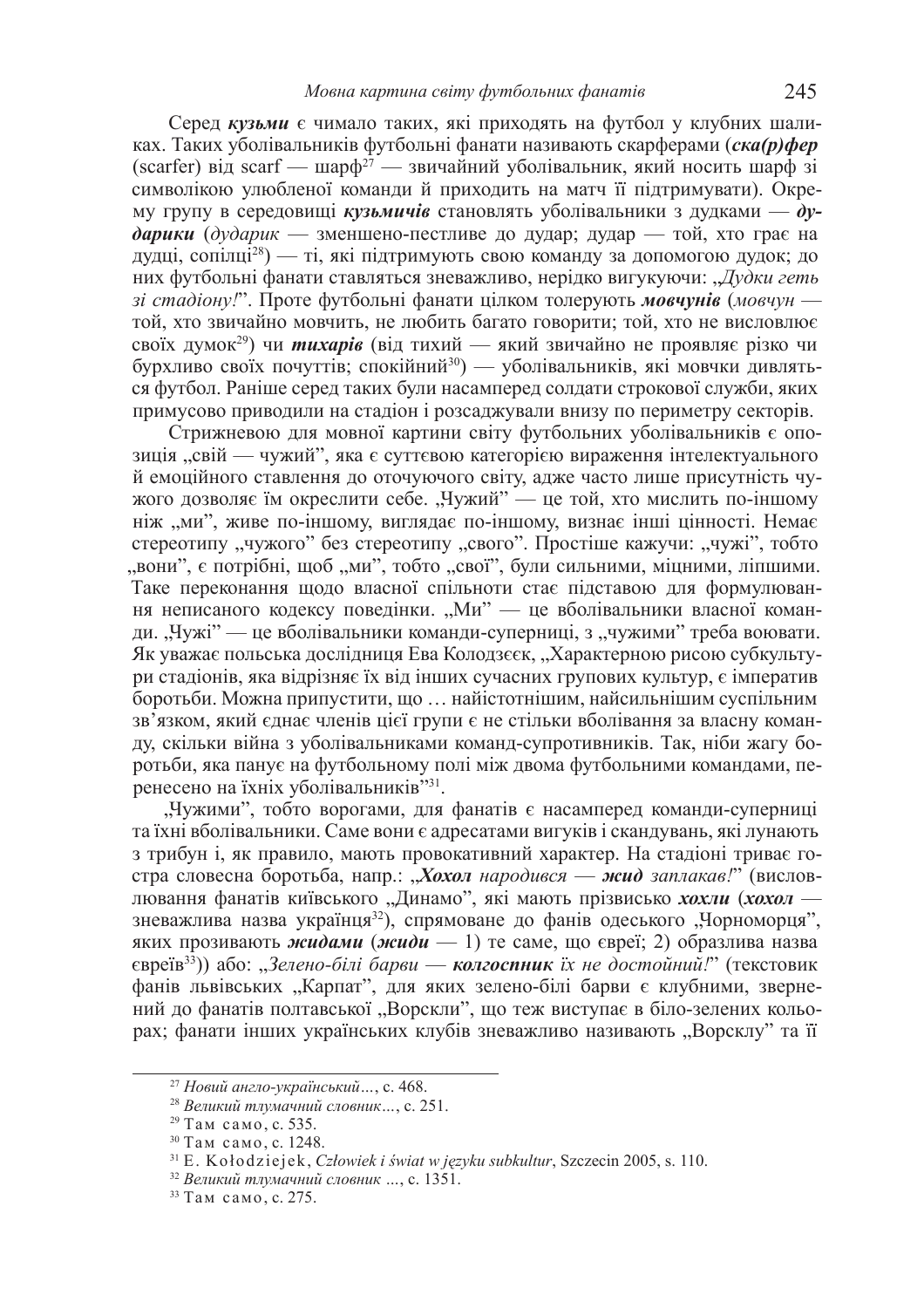фанів колгоспниками (колгоспник — член колгоспу<sup>34</sup>) — за першою назвою полтавської футбольної команди — "Колгоспник", яку вона мала з 1955 до 1984 рр.)).

Ще однією групою "чужих", тобто ворогів для **фанатів**, проти яких можуть об'єднатися навіть непримиренні фанатські угруповання, що здавна ворогують між собою, є міліціонери. Найчастіше в середовищі фанатів використовують такі зневажливі й образливі назви співробітників міліції — **вовкулаки**, *ɤɚɲɤɟɬɢ*, *ɦɽɧɬɢ*, *ɦɭɫɨɪɢ*, *Ⱥ.ɋ.Ⱥ.ȼ., ɚɤɚɛɢ*, *ɚɤɚɛɟɪɢ*, *ɚɫɚɜ*, *ɤɨɩɢ*, *ɥɹɝɚɜɿ*, *ɧɟɞɨлюди*, *погони*, *самбісти*, *регбісти*, *слони* (від російської абревіатури С.Л.О.Н. — смерть лягавим од (від) ножа). Більшість наведених вище найменувань міліції вживають у сучасному жаргонному мовленні, за винятком лексеми  $A$ . *С.А.В.*, що функціонує тільки серед футбольних фанатів. Ця англійська абревіатура виражає ненависть до правоохоронців (А.С.А.В. — з англ. *all coppers are bastards* — усі поліціянти покидьки), нею повсюдно рясніють паркани й стіни будинків у містах. Бійців ОМОНу, яких нерідко залучають до охорони матчів, називають космонавтами (космонавт - той, хто здійснює польоти в космічному просторі<sup>35</sup>) через зовнішню подібність їхнього повного бойового обмундирування до скафандрів космонавтів. Беркутами чи беркутятами (від беркут — великий хижий птах із породи орлів<sup>36</sup>) називають міліціонерів зі спецпідрозділу "Беркут", а *грифонами (грифон* — те саме, що гриф; *гриф* — великий хижий птах ряду соколоподібних, який живе в деяких горах і живиться падаллю<sup>37</sup>) — бійців із підрозділу "Грифон", які допомагають у забезпеченні порядку до, під час та після футбольних матчів. Узагальнити ставлення фанатів до міліції можна цитатою з банера *ультрас* ужгородського "Закарпаття": "Футбол для фанів, а не для мусорів" $^{338}.$ 

Ворогом фанатів є також охорона стадіону, яка повинна пильнувати за порядком під час матчу і яка знає, як протистояти заворушенням, але часто вона виводить із сектора надміру активних фанатів. Тому охоронців-стюардів нерідко звуть **церберами** (**цербер** — лютий і пильний охоронець<sup>39</sup>). Негативне ставлення до охорони стадіону пов'язане й із тим, що вона разом із міліцією влаштовує фанатам перед тим, як пропустити на стадіон, *шмон* — обшук уболівальників, відбираючи при цьому піротехніку тощо.

Брутальними й вульгарними є вигуки до суддів, які, на думку вболівальників, припускаються помилок на користь команди-суперниці, підсуджують їй. Найобразливішими вигуками в бік рефері є називання його всіма можливими синонімами до слова гомосексуаліст: "Суддя — гей!", "Суддя — підерас!", "Суддя — тридвараз!" (останній приклад є заміною ненормативного слова п... с близьким до нього за звучанням висловлюванням (від три — два — раз)). Арбітрів нерідко називають антропонімами Валера, Валера (від Валера зменшено-пестливий варіант імені Валерій<sup>40</sup>), які у фанатському соціолекті є синонімами до перелічених вище найменувань. У свідомості фанатів судді це люди, які зазвичай бувають необ'єктивними й за певну фінансову винагороду діють на користь однієї з команд. Варто звернути увагу, що в сучасних стадіонних скандуваннях, спрямованих до судді рідко використовують та-

<sup>&</sup>lt;sup>34</sup> Там само, с. 439.

<sup>&</sup>lt;sup>35</sup> Там само, с. 458.

<sup>&</sup>lt;sup>36</sup> Там само, с. 48.

<sup>&</sup>lt;sup>37</sup> Там само, с. 198.

<sup>&</sup>lt;sup>38</sup> Електронний ресурс: http://www.ultras.org.ua (06.06.2013).

<sup>&</sup>lt;sup>39</sup> Великий тлумачний словник..., с. 1361.

<sup>40</sup> *ȼɥɚɫɧɿ ɿɦɟɧɚ ɥɸɞɟɣ…*, ɫ. 44.